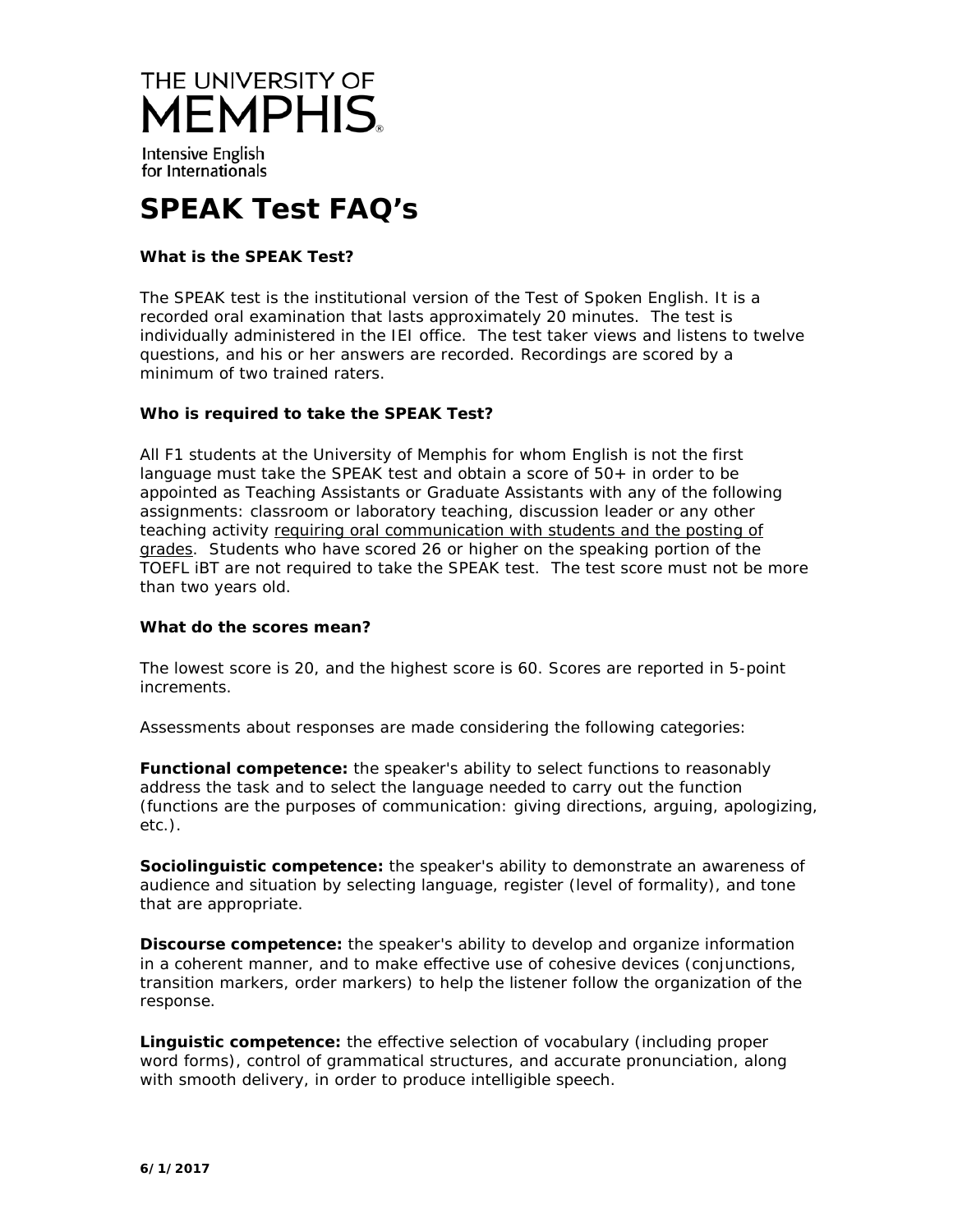The following is a general description of the abilities at each 10-point score level:

- **60** The speaker understood the question and answered appropriately. The rater could receive and understand the answer with little effort (native-like efficacy, effective; not necessarily error-free).
- **50** The speaker understood the question and answered appropriately. The rater could receive and understand the answer with reasonable listening effort. The rater may have a question about the response (near-native efficacy, generally effective).
- **40** Communication breaks down or the speaker's answer was not appropriate to the question. The rater understood the basic idea of the answer but not all the details, or there were several gaps in receiving and it would take considerable effort, visual support, or questioning to feel that all the necessary information was exchanged (somewhat effective). One-on-one communication is probably most effective, but communication to groups will be less effective.
- **30** The rater catches only words and an occasional idea. The speaker's frequent re-starts, hesitations, and inappropriate pacing or pausing make it extremely difficult to understand. It is not clear what the function of the response was (not very effective).
- **20** The individual did not give a response, or the individual's response was not intelligible. The rater had no idea what the function of the response was (not effective).

## **How often can I take the SPEAK Test?**

You can take the SPEAK Test once during each testing period. Tests are offered in July, November and April. The number of test versions available is limited, so the number of times you can re-test is also limited.

## **How can I apply for the SPEAK Test?**

To schedule a testing time, contact:

Intensive English for Internationals 205 Panhellenic Building Phone: (901) 678-2107 E-mail: [iei@memphis.edu](mailto:gsong@memphis.edu)

## **Is there a charge or a fee?**

There is no charge. The Graduate School covers the cost.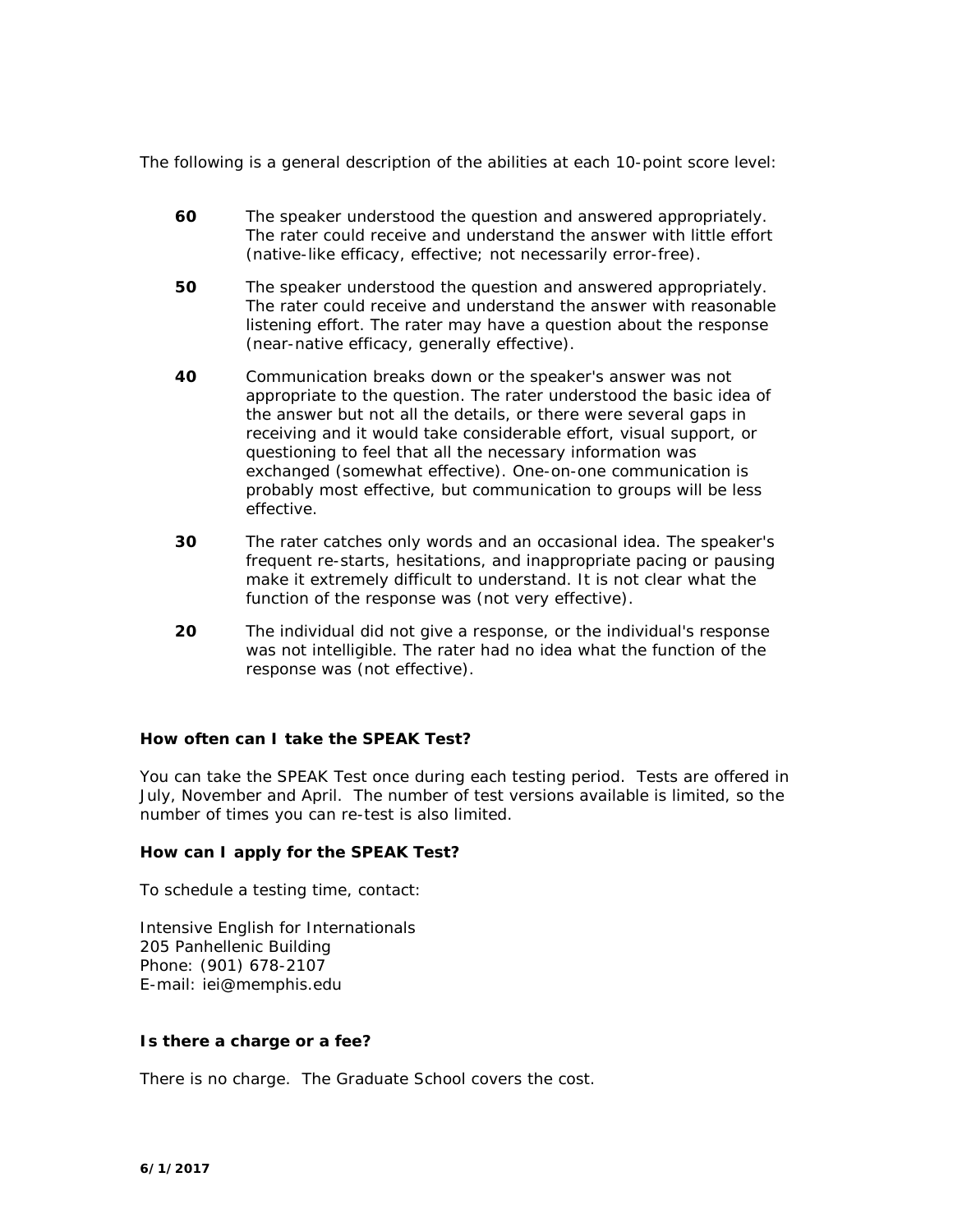## **When can I take the SPEAK Test?**

To see the current schedule for testing, please go to the IEI web page: http://iei.memphis.edu

## **Can I test on another date or time?**

The dates are set according to the contract deadlines set by the Graduate School office. No tests will be administered other than on the posted dates.

## **When and how can I get my score?**

The SPEAK Tests are graded and the scores are emailed to you and your department within one week. All scores will be submitted to the Graduate School office in time to meet the contract deadline.

## **How can I prepare for the SPEAK Test?**

You can schedule a time to take a practice test. The practice test is provided to familiarize you with the format of the test and the type of questions. It will not be recorded or scored. To schedule a practice test time, contact:

Intensive English for Internationals 205 Panhellenic Building Phone: (901) 678-2107 E-mail: [iei@memphis.edu](mailto:gsong@memphis.edu)

It is important to speak clearly and to answer all of the questions as completely as possible since raters of your speech sample will evaluate your proficiency level based on what is recorded. Remember that the SPEAK Test is a test of your ability to speak English, so practice speaking English with native English speakers as often as possible.

## **What is the exam procedure, and how long does it take?**

**Length of Test:** The actual test is about 20 minutes long and consists of 12 questions. Check-in and closing instructions take about another 10 minutes. You should arrive at the exam location (125 Patterson Hall) about 5-10 minutes before your scheduled exam time. You should plan on about 30 minutes total for this test.

**Photo ID Required**: At check-in, you must present your photo ID. Your UM student ID is preferred, but your passport or driver's license is also acceptable.

**No Other Materials Needed:** You do not need to bring any other materials to the test.

**Test Environment**: You will be tested individually in a quiet room. You will be listening to and reading from a computer. All of your responses will be recorded on the computer. You will not be allowed to stop or pause the progress of the test before the test ends. Cell phones and other electronic devices are not allowed in the testing area.